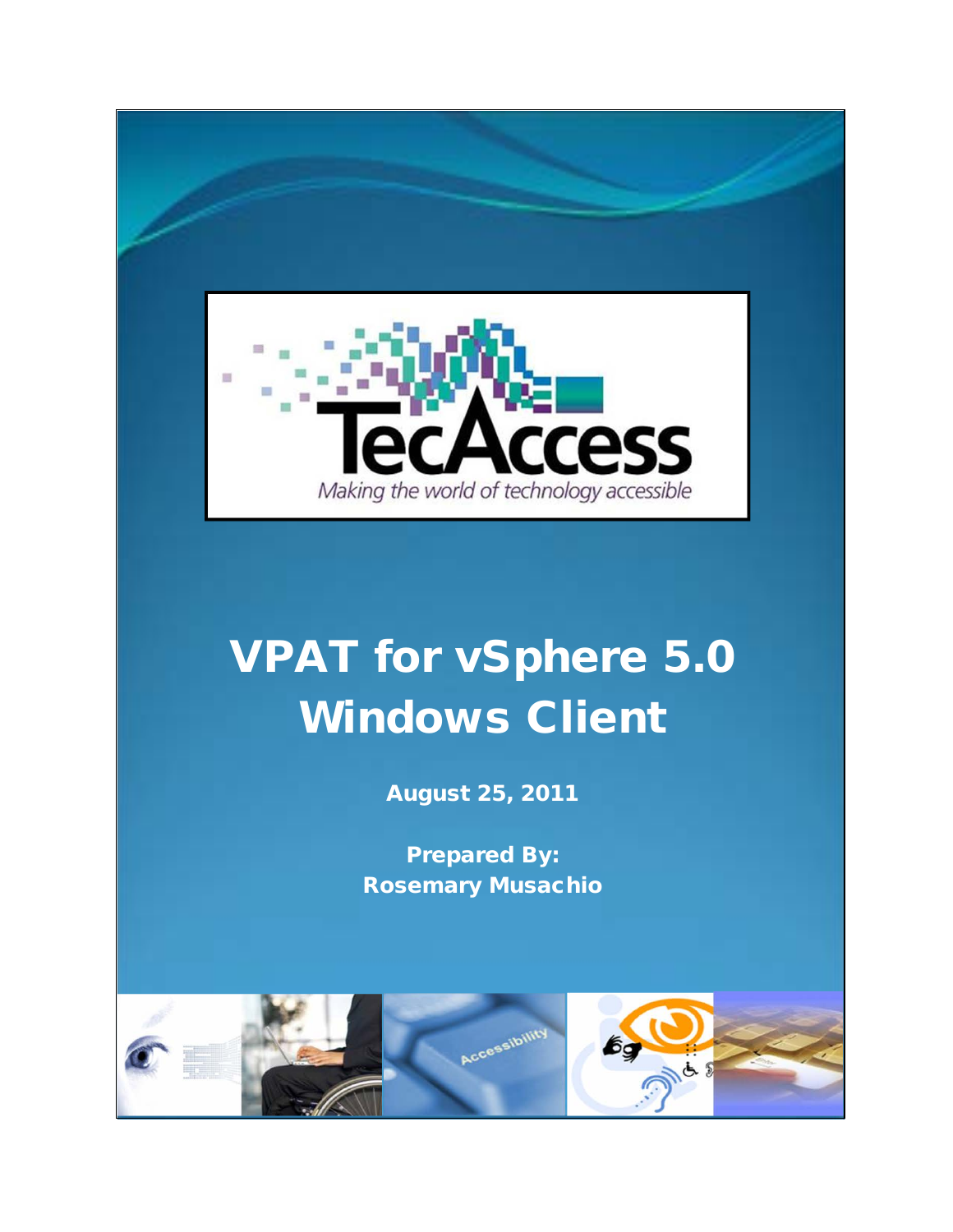

## **VPAT**

Since the VPAT must be comprehensive, all Section 508 issues on all pages must be corrected to sustain compliance.

| <b>Supporting Features</b>                                          | (Second Column on VPAT)                                                                                                                                                                                                                                                                                                                             |
|---------------------------------------------------------------------|-----------------------------------------------------------------------------------------------------------------------------------------------------------------------------------------------------------------------------------------------------------------------------------------------------------------------------------------------------|
| Supports                                                            | Use this language when you determine the product<br>fully meets the letter and intent of the Criteria.                                                                                                                                                                                                                                              |
| <b>Partially Supports</b>                                           | Use this language when you determine the product<br>does not fully meet the letter and intent of the<br>Criteria, but provides some level of access relative to<br>the Criteria.                                                                                                                                                                    |
| Supports through Equivalent<br>Facilitation                         | Use this language when you have identified an<br>alternate way to meet the intent of the Criteria or<br>when the product does not fully meet the intent of<br>the Criteria.                                                                                                                                                                         |
| Supports when Combined with<br>Compatible AT                        | Use this language when you determine the product<br>fully meets the letter and intent of the Criteria when<br>used in combination with Compatible Assistive<br>Technology ("AT"). For example, many software<br>programs can provide speech output when combined<br>with a compatible screen reader (commonly used AT<br>for people who are blind). |
| Does Not Support                                                    | Use this language when you determine the product<br>does not meet the letter or intent of the Criteria.                                                                                                                                                                                                                                             |
| Not Applicable                                                      | Use this language when you determine the Criteria<br>does not apply to the specific product.                                                                                                                                                                                                                                                        |
| Not Applicable - Fundamental<br><b>Alteration Exception Applies</b> | this<br>language when<br>determine<br>Use<br>you<br>a<br>Fundamental Alteration of the product would be<br>required to meet the Criteria (see the access board's<br>standards for the definition of "fundamental<br>alteration").                                                                                                                   |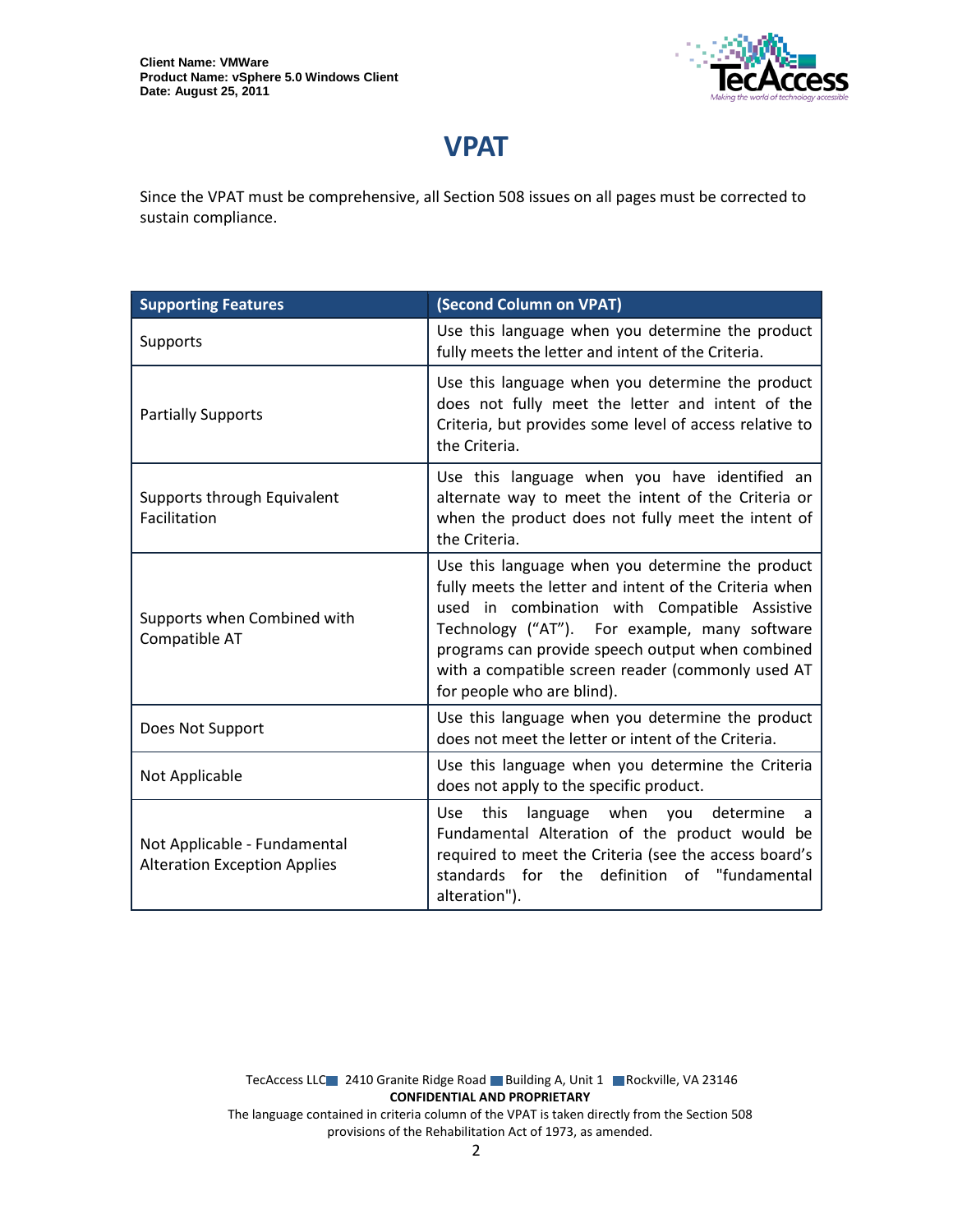

| 1194.21 Software Applications and Operating Systems                                                                                                                                                                                                                                                                                                                                                                                                                                                                                                                                                                                                        |                                      |                                                                                                                                                                                                                                                                                                |  |
|------------------------------------------------------------------------------------------------------------------------------------------------------------------------------------------------------------------------------------------------------------------------------------------------------------------------------------------------------------------------------------------------------------------------------------------------------------------------------------------------------------------------------------------------------------------------------------------------------------------------------------------------------------|--------------------------------------|------------------------------------------------------------------------------------------------------------------------------------------------------------------------------------------------------------------------------------------------------------------------------------------------|--|
| <b>Criteria</b>                                                                                                                                                                                                                                                                                                                                                                                                                                                                                                                                                                                                                                            | <b>Supporting</b><br><b>Features</b> | <b>Remarks &amp; Explanations</b>                                                                                                                                                                                                                                                              |  |
| (a) When software is designed to run<br>on a system that has a keyboard,<br>product functions shall be executable<br>from a keyboard where the function<br>itself or the result of performing a<br>function can be discerned textually.                                                                                                                                                                                                                                                                                                                                                                                                                    | Partially<br>Supports                | Interfaces are keyboard accessible<br>with some exceptions. A mouse or<br>other pointing device is required to<br>reach,<br>activate<br>and/or<br>select.<br>Exceptions include "Canvas Controls"<br>for maps, "Search" context dropdown<br>menu and the collapse button for<br>"Recent Tasks" |  |
| (b) Applications shall not disrupt or<br>disable activated features of other<br>identified<br>products<br>that<br>are<br>as<br>accessibility features, where<br>those<br>features<br>developed<br>are<br>and<br>documented according to industry<br>standards. Applications also shall not<br>disrupt or disable activated features of<br>any<br>operating<br>system<br>that<br>are<br>identified<br>accessibility<br>features<br>as<br>where the application programming<br>interface for those accessibility features<br>documented<br>has<br>been<br>by<br>the<br>manufacturer of the operating system<br>and is available to the product<br>developer. | Partially<br>Supports                | vSphere 5.0 Windows Client does not<br>cause interference with activated or<br>available accessibility features of<br>other products or operating systems<br>with<br>exceptions.<br>some<br><b>The</b><br>application does not honor Windows<br>High Contrast options.                         |  |
| (c) A well-defined on-screen indication<br>of the current focus shall be provided<br>that moves among interactive interface<br>elements as the input focus changes.<br>The focus shall be programmatically<br>exposed so that assistive technology<br>can track focus and focus changes.                                                                                                                                                                                                                                                                                                                                                                   | Partially<br>Supports                | The current focus can be tracked<br>visually<br>through<br>assistive<br>or<br>technologies with some exceptions.<br>Many buttons on main screens do not<br>show visible focus. Hidden interfaces<br>are in the tab order of the current<br>screen.                                             |  |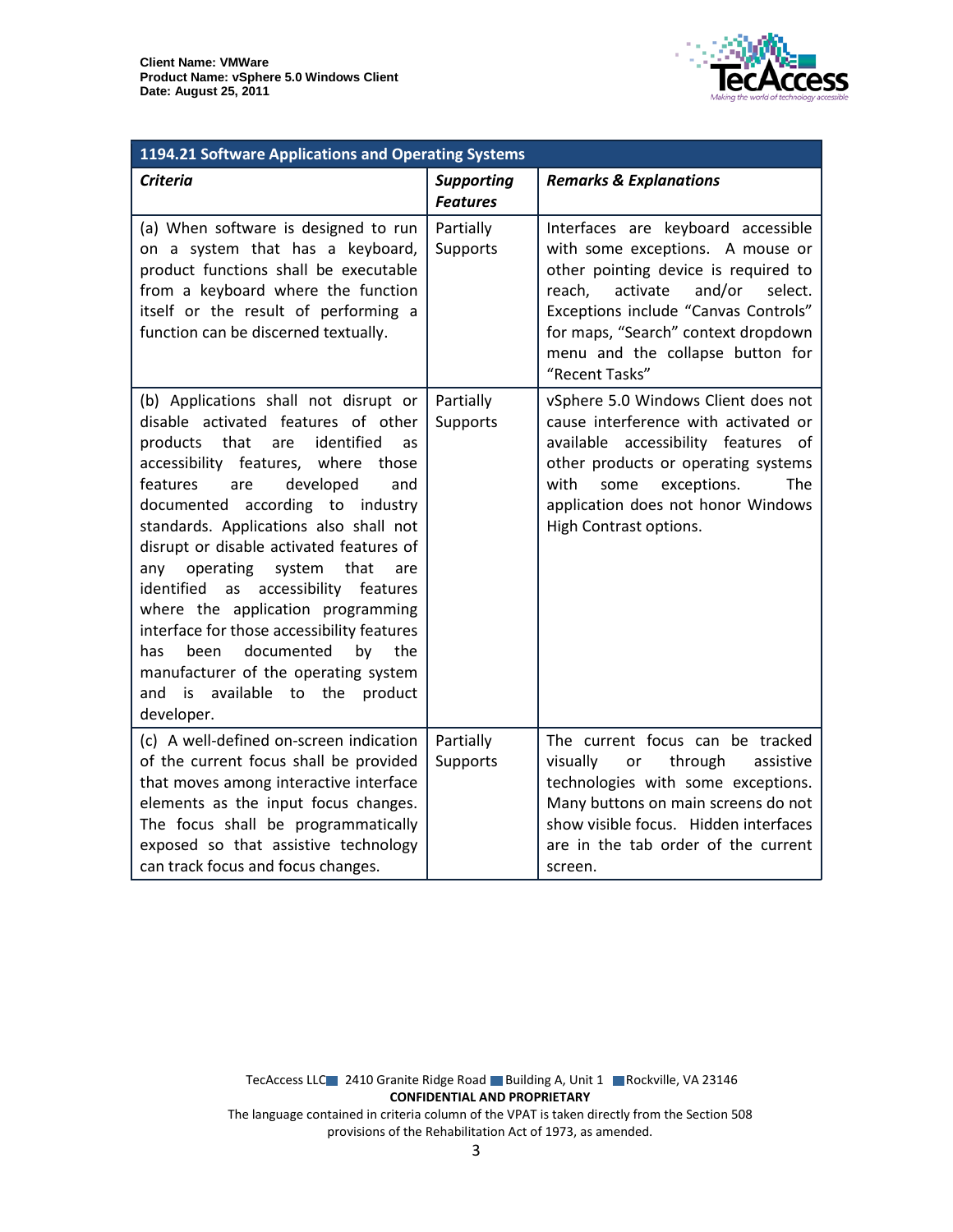

| <b>1194.21 Software Applications and Operating Systems</b>                                                                                                                                                                                                                                                       |                                      |                                                                                                                                                                                                                                                                                                                                                                                                                           |  |
|------------------------------------------------------------------------------------------------------------------------------------------------------------------------------------------------------------------------------------------------------------------------------------------------------------------|--------------------------------------|---------------------------------------------------------------------------------------------------------------------------------------------------------------------------------------------------------------------------------------------------------------------------------------------------------------------------------------------------------------------------------------------------------------------------|--|
| <b>Criteria</b>                                                                                                                                                                                                                                                                                                  | <b>Supporting</b><br><b>Features</b> | <b>Remarks &amp; Explanations</b>                                                                                                                                                                                                                                                                                                                                                                                         |  |
| (d) Sufficient information about a user<br>interface<br>element<br>including<br>the<br>identity, operation and state of the<br>element shall be available to assistive<br>technology. When an image represents<br>a program element, the information<br>conveyed by the image must also be<br>available in text. | Partially<br>Supports                | Some<br>interfaces<br>and/or<br>graphic<br>components do not have information<br>exposed to assistive technologies.<br>Names of column headers in data<br>tables are not exposed to JAWS.<br>Some interfaces, such as the "Help"<br>links and the collapse button for<br>"Recent Tasks", do not expose their<br>names to JAWS.<br>States of some<br>interfaces<br>active<br>exposed<br>are<br>incorrectly as "read-only". |  |
| (e) When bitmap images are used to<br>identify controls, status indicators, or<br>other programmatic elements,<br>the<br>meaning assigned to those images shall<br>throughout<br>consistent<br>be<br>an<br>application's performance.                                                                            | Supports                             | Images to identify user interfaces and<br>other components have consistent<br>meanings throughout vSphere 5.0<br>Windows Client.                                                                                                                                                                                                                                                                                          |  |
| information<br>shall<br>(f)<br>Textual<br>be<br>provided through operating system<br>functions for displaying text.<br>The<br>minimum information that shall be<br>made available is text content, text<br>location,<br>input<br>caret<br>and<br>text<br>attributes.                                             | Partially<br>Supports                | vSphere 5.0 Windows Client allows<br>textual information to be provided<br>through operating system functions<br>with some exceptions. When any<br>dialog window appears, JAWS does<br>not say its title or read-only text.                                                                                                                                                                                               |  |
| (g) Applications shall not override user<br>selected contrast and color selections<br>and other individual display attributes.                                                                                                                                                                                   | Partially<br>Supports                | vSphere 5.0 Windows Client honors<br>user-selected display attributes with<br>some exceptions. The content of the<br>main area of the screen, such as data<br>tables and form fields, is not readable<br>with high contrast.                                                                                                                                                                                              |  |
| (h) When animation is displayed, the<br>information shall be displayable in at<br>least one non-animated presentation<br>mode at the option of the user.                                                                                                                                                         | <b>Not</b><br>Applicable             | vSphere 5.0 Windows Client does not<br>have animation.                                                                                                                                                                                                                                                                                                                                                                    |  |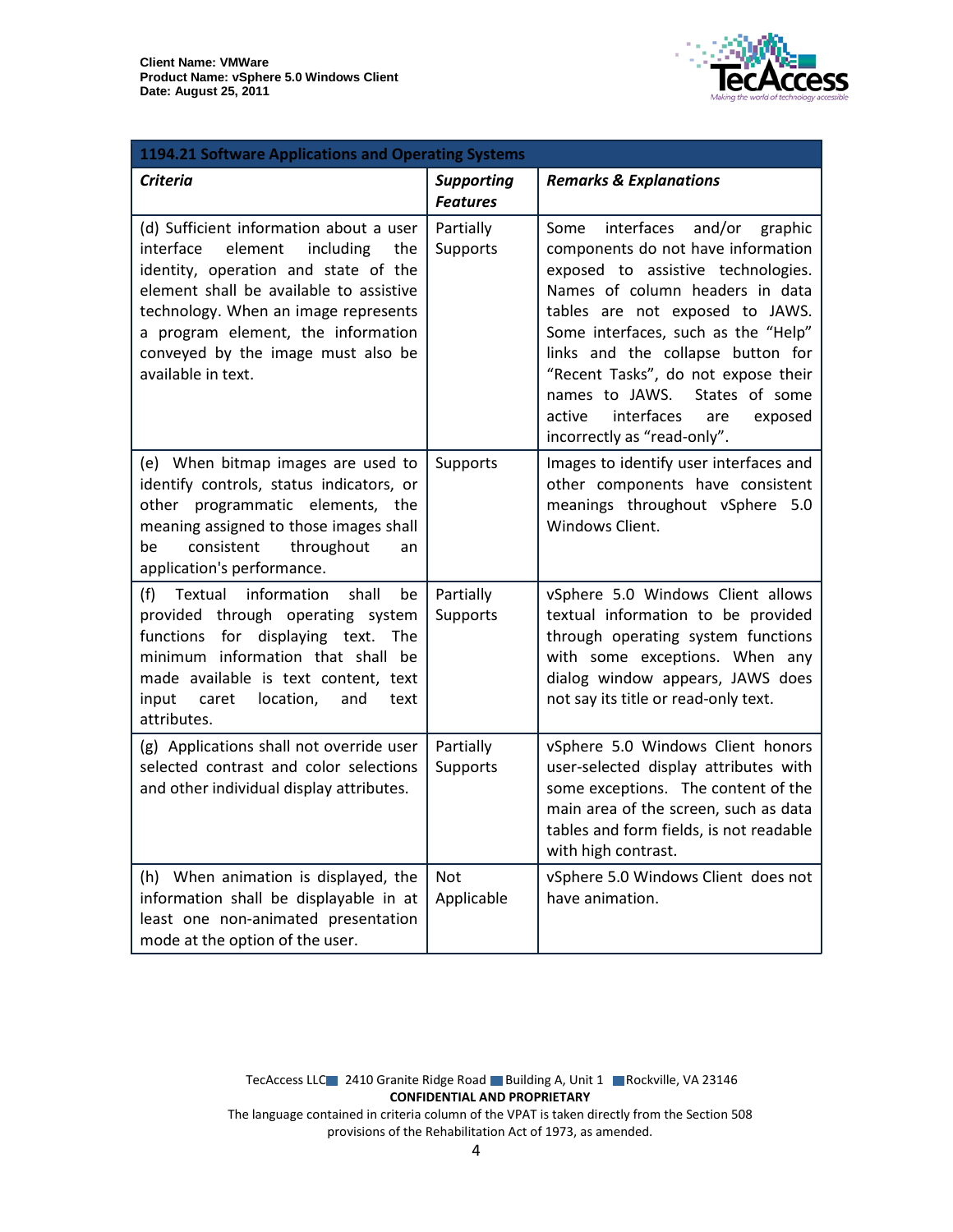

| 1194.21 Software Applications and Operating Systems                                                                                                                                                                                                              |                                      |                                                                                                                                                                                                                                                                                                                                                      |  |
|------------------------------------------------------------------------------------------------------------------------------------------------------------------------------------------------------------------------------------------------------------------|--------------------------------------|------------------------------------------------------------------------------------------------------------------------------------------------------------------------------------------------------------------------------------------------------------------------------------------------------------------------------------------------------|--|
| <b>Criteria</b>                                                                                                                                                                                                                                                  | <b>Supporting</b><br><b>Features</b> | <b>Remarks &amp; Explanations</b>                                                                                                                                                                                                                                                                                                                    |  |
| (i) Color coding shall not be used as the<br>only means of conveying information,<br>indicating an action, prompting a<br>response, or distinguishing a visual<br>element.                                                                                       | Partially<br>Supports                | vSphere 5.0 Windows Client has<br>and/or<br>programmatically<br>textual<br>implemented equivalents when color-<br>conveyed information is displayed to<br>indicate<br>action, identify<br>an<br>an<br>element, or require a response, with<br>Selected tabs<br>some exceptions.<br>under "Inventory" are color-conveyed<br>without text equivalents. |  |
| (j) When a product permits a user to<br>adjust color and contrast settings, a<br>variety of color selections capable of<br>producing a range of contrast levels<br>shall be provided.                                                                            | <b>Not</b><br>Applicable             | vSphere 5.0 Windows Client does not<br>have settings for color contrast.                                                                                                                                                                                                                                                                             |  |
| (k) Software shall not use flashing or<br>blinking text, objects, or other<br>elements having a flash or blink<br>frequency greater than 2 Hz and lower<br>than 55 Hz.                                                                                           | Supports                             | vSphere 5.0 Windows Client does not<br>have content that flash or blink with a<br>frequency greater than 2 Hz and<br>lower than 55 Hz.                                                                                                                                                                                                               |  |
| (I) When electronic forms are used, the<br>form shall allow people using assistive<br>technology to access the information,<br>field elements, and functionality<br>required for completion and<br>submission of the form, including all<br>directions and cues. | Partially<br>Supports                | Assistive technologies, such as screen<br>not identify<br>readers,<br>may<br>and<br>navigate to all of the form elements<br>in the application to complete and<br>submit forms. Many edit boxes and<br>combo boxes in dialogs o not have<br>their accessible names exposed to<br>JAWS.                                                               |  |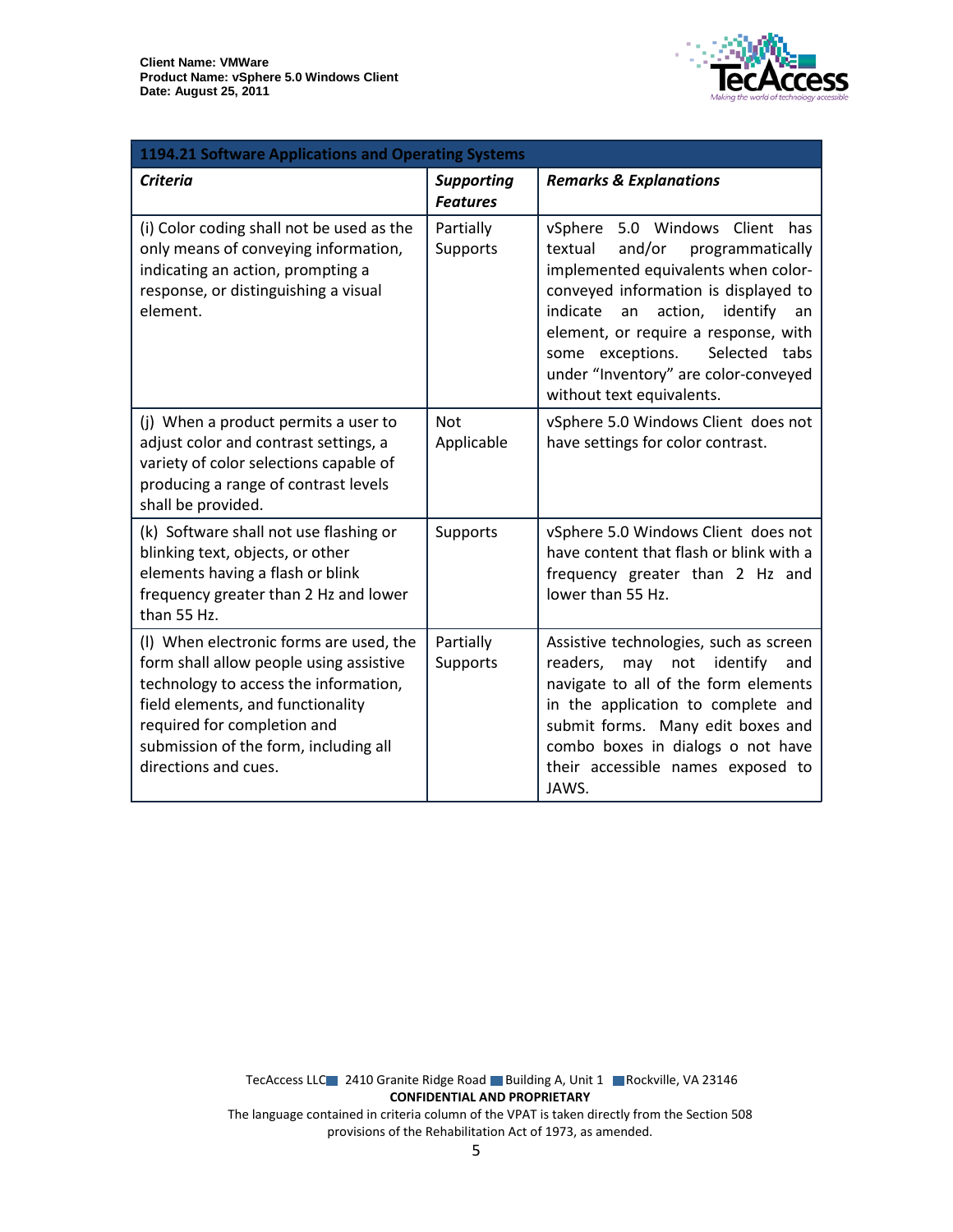

| 1194.31 Functional Performance<br><b>Criteria</b>                                                                                                                                                                                                                                                                                                     |                                      |                                                                                                                                                                  |
|-------------------------------------------------------------------------------------------------------------------------------------------------------------------------------------------------------------------------------------------------------------------------------------------------------------------------------------------------------|--------------------------------------|------------------------------------------------------------------------------------------------------------------------------------------------------------------|
| <b>Criteria</b>                                                                                                                                                                                                                                                                                                                                       | <b>Supporting</b><br><b>Features</b> | <b>Remarks and Explanations</b>                                                                                                                                  |
| (a) At least one mode of operation and Partially Supports<br>linformation retrieval that does not<br>require user vision shall be provided, or<br>support for assistive technology used by<br>people who are blind or visually<br>impaired shall be provided.                                                                                         |                                      | Some information retrieval processes and/or<br>operations require vision and may not provide<br>support for assistive technologies.                              |
| $($ b) At least one mode of operation and Partially Supports<br>information retrieval that does not<br>require visual acuity greater than 20/70<br>shall be provided in audio and enlarged<br>print output working together or<br>independently, or support fo assistive<br>technology used by people who are<br>visually impaired shall be provided. |                                      | Some information retrieval processes and/or<br>operations require vision acuity greater than<br>20/70 and may not provide support for<br>assistive technologies. |
| $(c)$ At least one mode of operation and Supports<br>linformation retrieval that does not<br>require user hearing shall be provided,<br>or support for assistive technology used<br>by people who are deaf or hard of<br>hearing shall be provided.                                                                                                   |                                      | vSphere 5.0 Windows Client does not require<br>information<br>for<br>retrieval<br>hearing<br>and<br>operations. Support for hearing devices may<br>be provided.  |
| Where audio information<br>(d)<br>important for the use of a product, at<br>least one mode of operation and<br>information retrieval shall be provided in<br>an enhanced auditory fashion, or<br>support for assistive hearing devices<br>shall be provided.                                                                                          | isNot Applicable                     | vSphere 5.0 Windows Client does not have<br>audio information.                                                                                                   |
| $\vert$ (e) At least one mode of operation and Supports<br>information retrieval that does not<br>require user speech shall be provided, or<br>support for assistive technology used by<br>people with<br>disabilities<br>shall<br>be<br>provided.                                                                                                    |                                      | vSphere 5.0 Windows Client does not require<br>speech for information retrieval or operations.<br>Support for assistive technologies may be<br>provided.         |